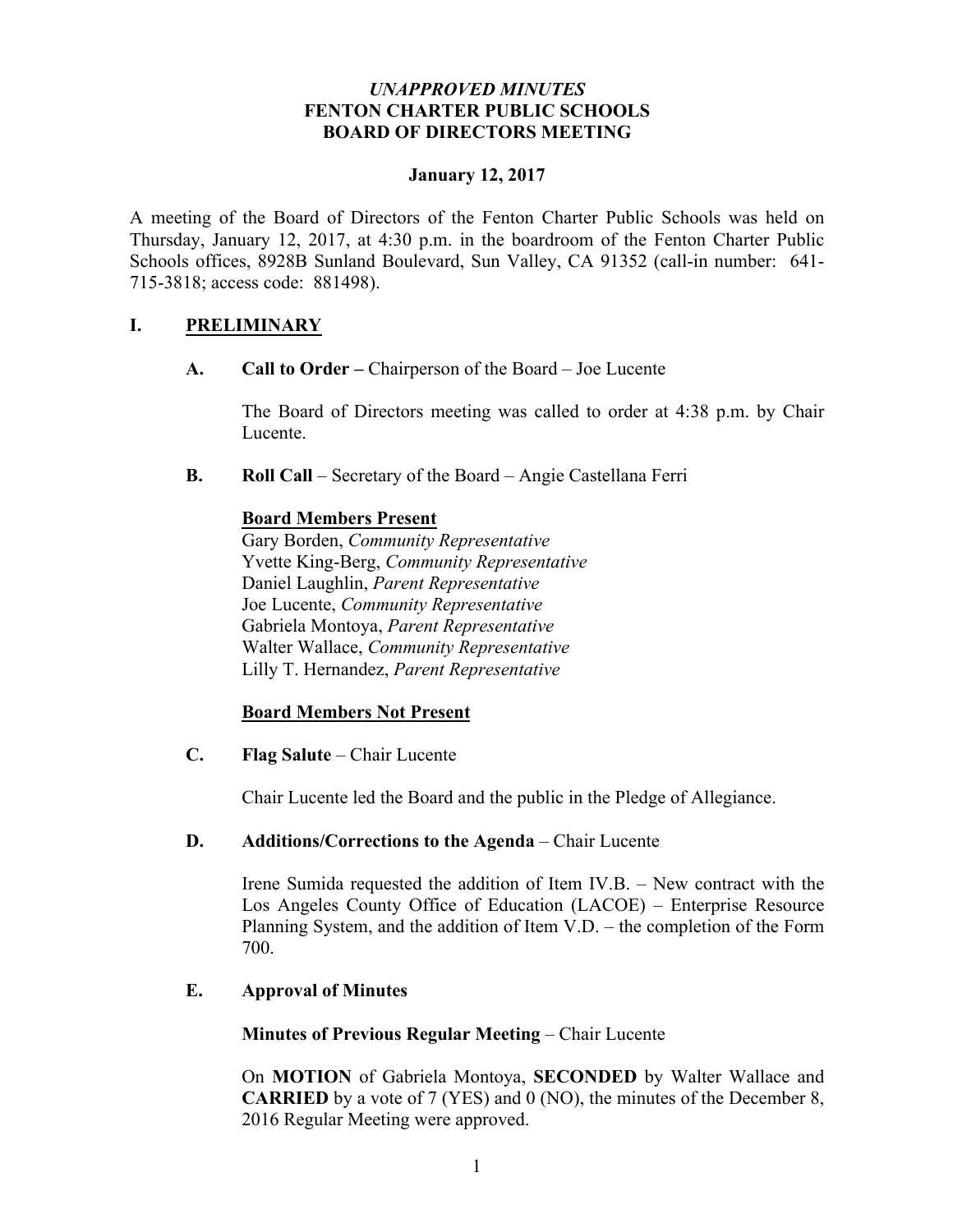# **II. COMMUNICATIONS**

### **A. Presentations from the Public** – Chair Lucente

There were no presentations from the public.

### **B. Committee/Council Reports**

Minutes of all meetings held by any committee and/or council were sent to the Board Members prior to this meeting.

There were no further reports by committees/councils.

# **C. Treasurer/CFO's Report**

Kristin Dietz, Treasurer and CFO of the FCPS, presented monthly profit and loss statements, revenue, expenditures and a year-to-date projection for the Fenton Charter Public Schools. The following reports were presented and discussed:

- December 2016 Financial Update
- November/December 2016 Financials (all sites)
- First Interim Reports for 2016-2017 School Year

#### **D. Directors' Reports**

Due to the short time span between the December board meeting and the January meeting, the next Directors' Reports will be presented at the February  $23<sup>rd</sup>$  meeting. To ensure that attendance reporting is continuously and accurately communicated, the P1 (first period reports) for Principal Apportionment Data Collection were presented to update the board.

#### **E. Executive Director's Report**

Fenton Charter Public Schools (FCPS) – Irene Sumida, Executive Director, reported.

#### **III. CONSENT AGENDA ITEMS**

**A. Recommendation to receive and file School Accountability Report Card (SARC) documents for Fenton Avenue Charter School, Fenton Primary Center, Santa Monica Boulevard Community Charter School, Fenton STEM Academy and Fenton Academy for Social and Emotional Learning (FCLA)**

### **B. Recommendation to approve Resolution #28: Sufficiency of Instructional Materials**

On **MOTION** of Gary Borden, **SECONDED** by Yvette King-Berg and **CARRIED** by a vote of 7 (YES) and 0 (NO), the recommendation to approve the consent agenda was approved.